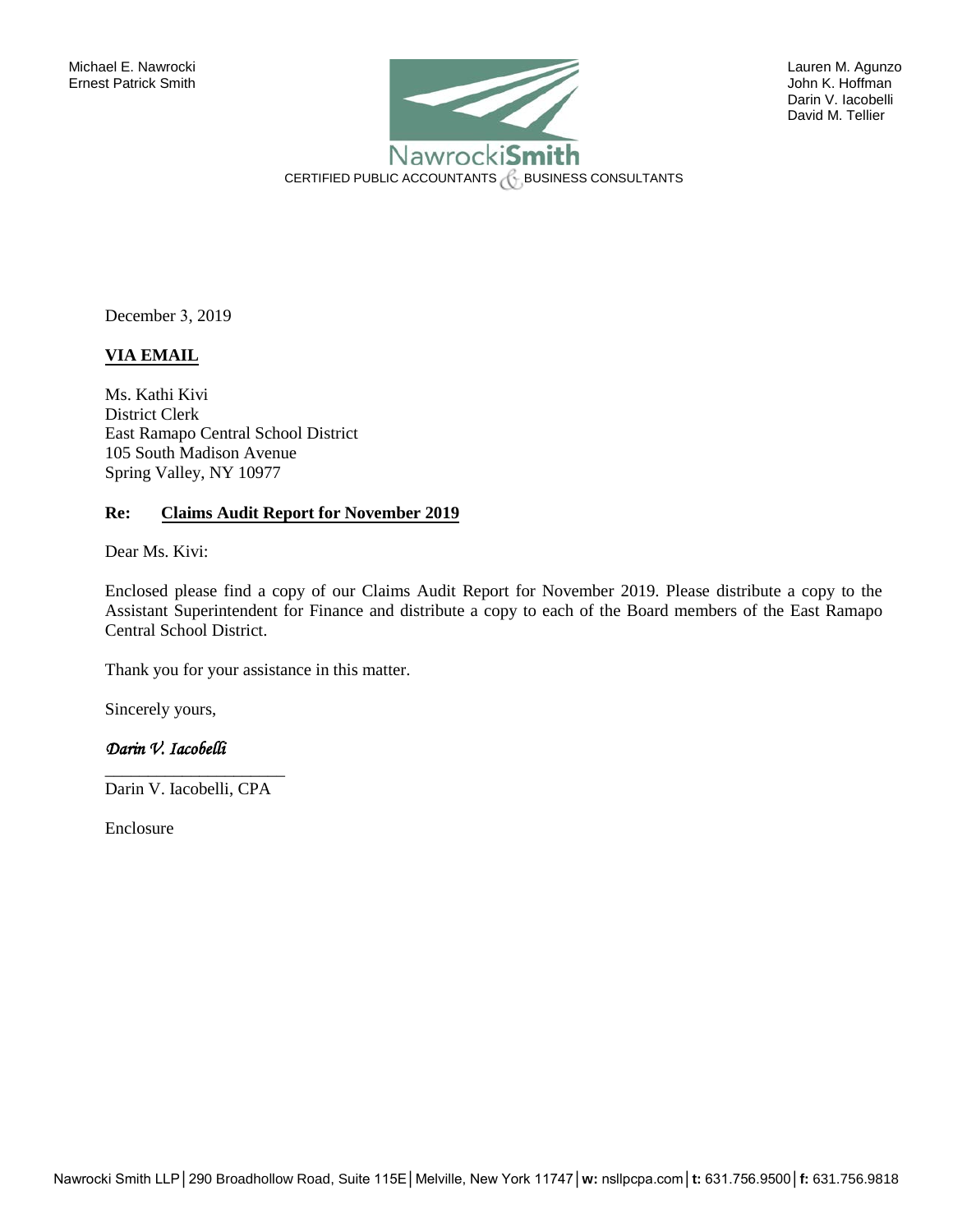

 Darin V. Iacobelli David M. Tellier

December 3, 2019

## **VIA EMAIL**

Board of Education East Ramapo Central School District 105 South Madison Avenue Spring Valley, NY 10977

> *Re: Claims Audit Report for the Month of November 1, 2019 through November 30, 2019*

Board of Education:

We have completed our claims auditing services to the East Ramapo Central School District covering the time period of November 1, 2019 through November 30, 2019. The services we performed, as outlined within our proposal, include reviewing all claims against the District. The purpose of this report is to update the Board of Education on work performed to date, our findings, and recommendations.

For ease of reference we have categorized the remainder of this report as follow:

## **Claims Audit Services**

### **Exhibits**

#### **CLAIMS AUDIT SERVICES**

The claims audit services performed on each claim against the District consisted of:

- 1. Verification of the accuracy of invoices and claim forms.
- 2. Ensuring proper approval of all purchases; checking that purchases constitute legal expenses of the school district.
- 3. Determining that purchase orders have been issued in accordance with Board of Education policy, and applicable state law.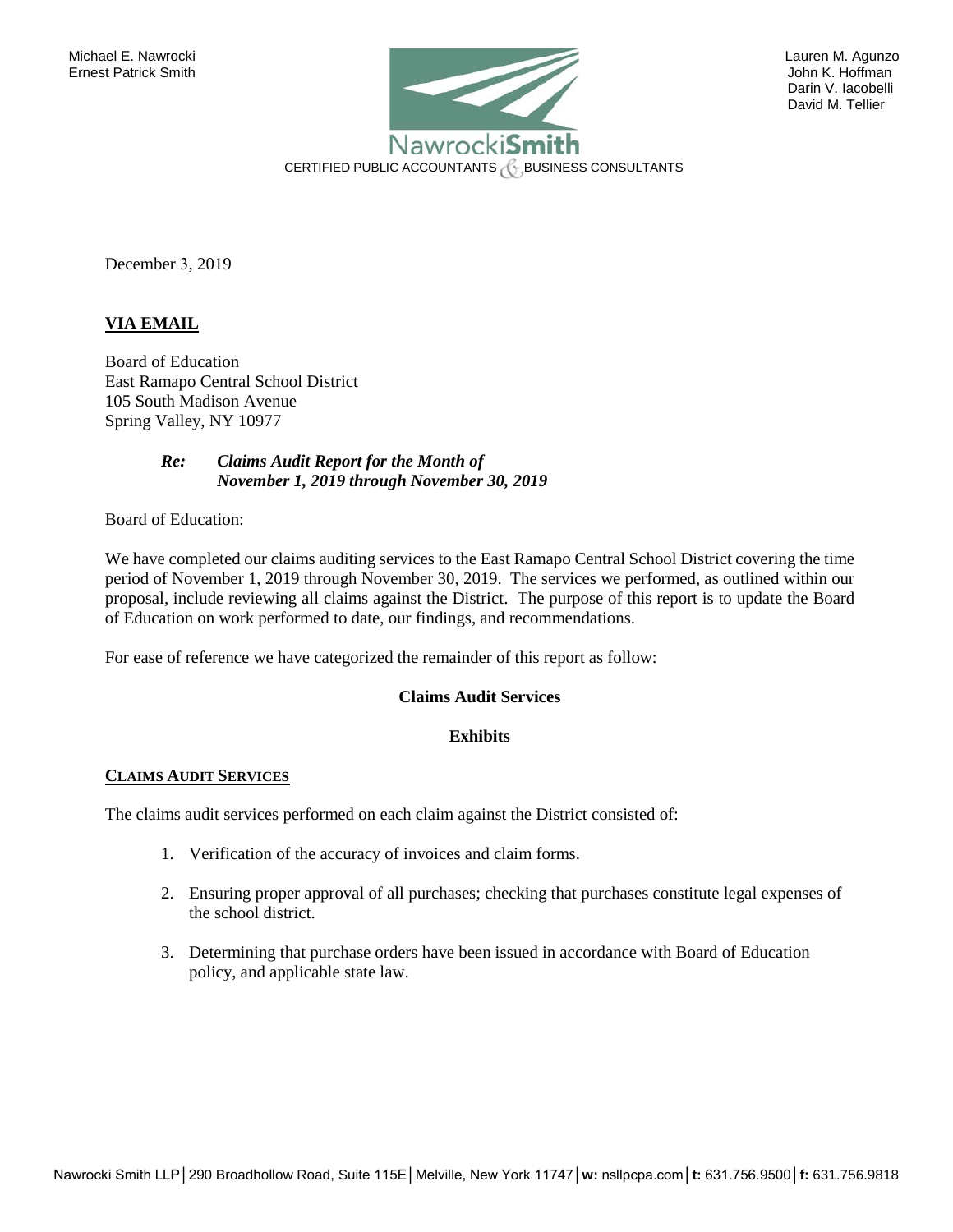# Nawrocki**Smith**

*Board of Education East Ramapo Central School District December 3, 2019 Page 2* 

## *Re: Claims Audit Report for the Month of November 1, 2019 through November 30, 2019*

- 4. Comparison of invoices or claims with previously approved contracts.
- 5. Reviewing price extensions, claiming of applicable discounts, inclusion of shipping and freight charges.
- 6. Approving all charges that are presented for payment which are supported with documentary evidence indicating compliance with all pertinent laws, policies and regulations.

Over the time period of November 1, 2019 through November 30, 2019 we have audited **549** claims against the District in the amount of **\$14,491,278.22** (See attached Exhibit I). We made inquiries and/or observations into **81** claims in the amount of **\$2,824,707.88**. It should be noted that currently, there are no outstanding inquiries in regard to the audit of claims made against the District for the period of July 1, 2019 through November 30, 2019. We have summarized the inquiries and/or observations as well as the resolutions within Exhibit II.

Please note that for comparative purposes, we have attached Exhibit II – "Summary of Inquiries/Resolutions" for each of the prior months, if applicable.

We trust that the foregoing comments are clear. If you have any questions or you would like to discuss this matter further, please contact me at 631-756-9500.

Very truly yours,

*Nawrocki Smith LLP*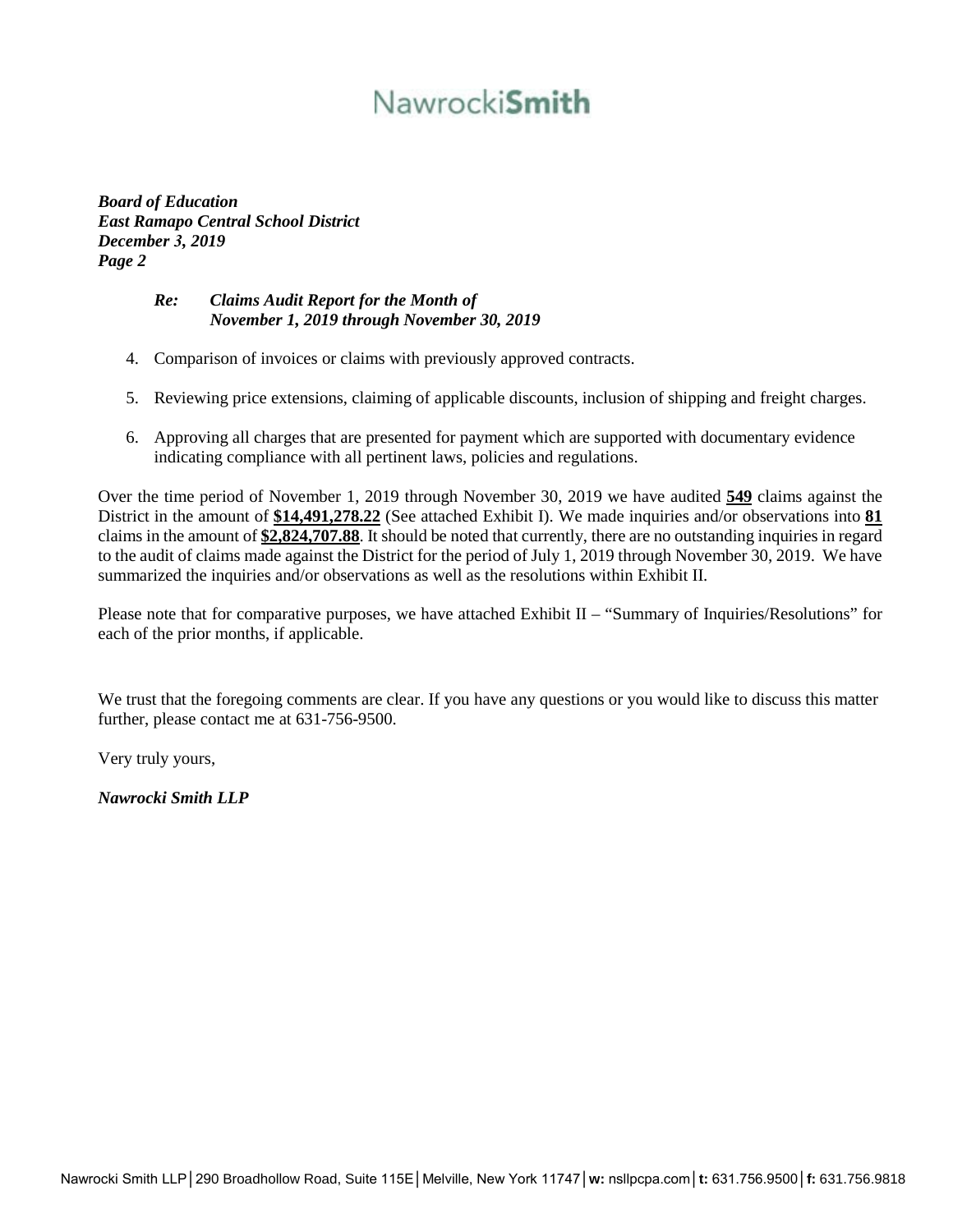| <b>Claims Audit By Fund</b>                | Legend:         |                                        |
|--------------------------------------------|-----------------|----------------------------------------|
| <b>East Ramapo Central School District</b> | A - General     | H - Capital                            |
| <b>Exhibit I</b>                           |                 | $C -$ School Lunch TA - Trust & Agency |
| November 2019                              | F - Special Aid | CM - Scholarship                       |

| <b>Check Date</b> | <b>Audit Date</b> | Warrant# | Fund | # of          | Value of Checks # of Inquiries |    | \$ Value of      | # of Resolved    | # of Outstanding | <b>Check Sequence</b> |  |
|-------------------|-------------------|----------|------|---------------|--------------------------------|----|------------------|------------------|------------------|-----------------------|--|
|                   |                   |          |      | <b>Checks</b> |                                |    | <b>Inquiries</b> | <b>Inquiries</b> | <b>Inquiries</b> |                       |  |
| 11/01/19          | 10/31/19          | 95       | A    |               | 13.492.43                      |    |                  |                  |                  | 406254-406255         |  |
| 11/01/19          | 10/31/19          | 97       |      | 99            | 792,252.69                     |    | 110.431.24       |                  |                  | 406253: 406256-406353 |  |
| 11/01/19          | 10/31/19          | 96       |      |               | 20.019.14                      |    |                  |                  |                  | 16359-16361           |  |
| 11/01/19          | 10/31/19          | 99       |      | 25            | 615,590.66                     |    | 281,675.04       |                  |                  | 52749-52773           |  |
| 11/01/19          | 10/31/19          | 98       | TA   |               | 200.00                         |    |                  |                  |                  | 36812                 |  |
| <b>TOTAL</b>      |                   |          |      | 130           | 1.441.554.92                   | 13 | 392,106.28       |                  |                  |                       |  |

| <b>Check Date</b> | <b>Audit Date</b> | Warrant # | Fund | # of          | Value of Checks # of Inquiries |    | \$ Value of | # of Resolved                        | # of Outstanding | <b>Check Sequence</b> |  |
|-------------------|-------------------|-----------|------|---------------|--------------------------------|----|-------------|--------------------------------------|------------------|-----------------------|--|
|                   |                   |           |      | <b>Checks</b> |                                |    | Inquiries   | <b>Inquiries</b><br><b>Inquiries</b> |                  |                       |  |
| 11/08/19          | 11/07/19          | 102       |      | 25            | .456.139.84                    |    | 578,835.06  |                                      |                  | 406355-406379         |  |
| 11/08/19          | 11/07/19          | 104       |      | 67            | 1.403.419.91                   | 15 | 112.664.25  |                                      |                  | 406354: 406380-406445 |  |
| 11/08/19          | 11/07/19          | 101       |      |               | 1.733.04                       |    |             |                                      |                  | 16362-16363           |  |
| 11/08/19          | 11/07/19          | 100       |      |               | 568,908.12                     |    | 213,034.93  |                                      |                  | 52774-52788           |  |
|                   | <b>TOTAL</b>      |           |      | 109           | 3.430.200.91                   | 23 | 904.534.24  | 23                                   |                  |                       |  |

| <b>Check Date</b> | <b>Audit Date</b> | Warrant# | Fund | $#$ of<br><b>Checks</b> | Value of Checks # of Inquiries |    | <i>Nalue of</i><br><b>Inquiries</b> | # of Resolved<br><b>Inquiries</b> | # of Outstanding<br><b>Inquiries</b> | <b>Check Sequence</b> |
|-------------------|-------------------|----------|------|-------------------------|--------------------------------|----|-------------------------------------|-----------------------------------|--------------------------------------|-----------------------|
| 11/15/19          | 11/14/19          | 107      |      |                         | 157,998.04                     |    | 128.545.84                          |                                   |                                      | 406447-406450         |
| 11/15/19          | 11/14/19          | 108      |      | 115                     | 3.074.823.76                   |    | 56,249.60                           |                                   |                                      | 406446: 406451-406564 |
| 11/15/19          | 11/14/19          | 106      |      |                         | 2.434.50                       |    |                                     |                                   |                                      | 16364                 |
| 11/15/19          | 11/14/19          | 109      |      | 25                      | 484,531.23                     |    | 309,477.69                          |                                   |                                      | 52789-52813           |
| <b>TOTAL</b>      |                   |          |      | 145                     | 3.719.787.53                   | 12 | 494,273.13                          |                                   |                                      |                       |

| <b>Check Date</b> | <b>Audit Date</b>  | Warrant # | <b>Fund</b> | # of<br><b>Checks</b> | Value of Checks # of Inquiries |    | \$ Value of<br><b>Inquiries</b> | # of Resolved<br><b>Inquiries</b> | # of Outstanding<br><b>Inquiries</b> | <b>Check Sequence</b> |
|-------------------|--------------------|-----------|-------------|-----------------------|--------------------------------|----|---------------------------------|-----------------------------------|--------------------------------------|-----------------------|
| 11/22/19          | 11/21/19           | 113       |             |                       | 700.987.33                     |    | 585,802.72                      |                                   |                                      | 406565-406570         |
| 11/22/19          | 11/21/19           | 115       | А           | 111                   | 2.915.720.71                   | 22 | 326,923.51                      | 22                                |                                      | 406571-406681         |
| 11/22/19          | 11/21/19           | 112       | ⌒           |                       | 581.535.92                     |    | $\overline{\phantom{a}}$        | ۰                                 |                                      | 16365-16366           |
| 11/22/19          | 11/21/19           | 116       | F           | 35                    | 713.201.14                     |    | 121,068.00                      |                                   |                                      | 52814-52848           |
| 11/22/19          | 11/21/19           | 111       | Н           |                       | 929.930.69                     | -  | $\overline{\phantom{a}}$        | ۰                                 |                                      | 277-281               |
| 11/22/19          | 11/21/19           | 114       | <b>TA</b>   |                       | 58.359.07                      |    |                                 |                                   |                                      | 36846-36851           |
|                   | <b>TOTAL</b>       |           |             | 165                   | 5,899,734.86                   | 33 | \$1,033,794.23                  | 33                                |                                      |                       |
|                   |                    |           |             |                       |                                |    |                                 |                                   |                                      |                       |
|                   | <b>GRAND TOTAL</b> |           |             | 549                   | 14.491.278.22                  | 81 | \$2.824.707.88                  | 81                                |                                      |                       |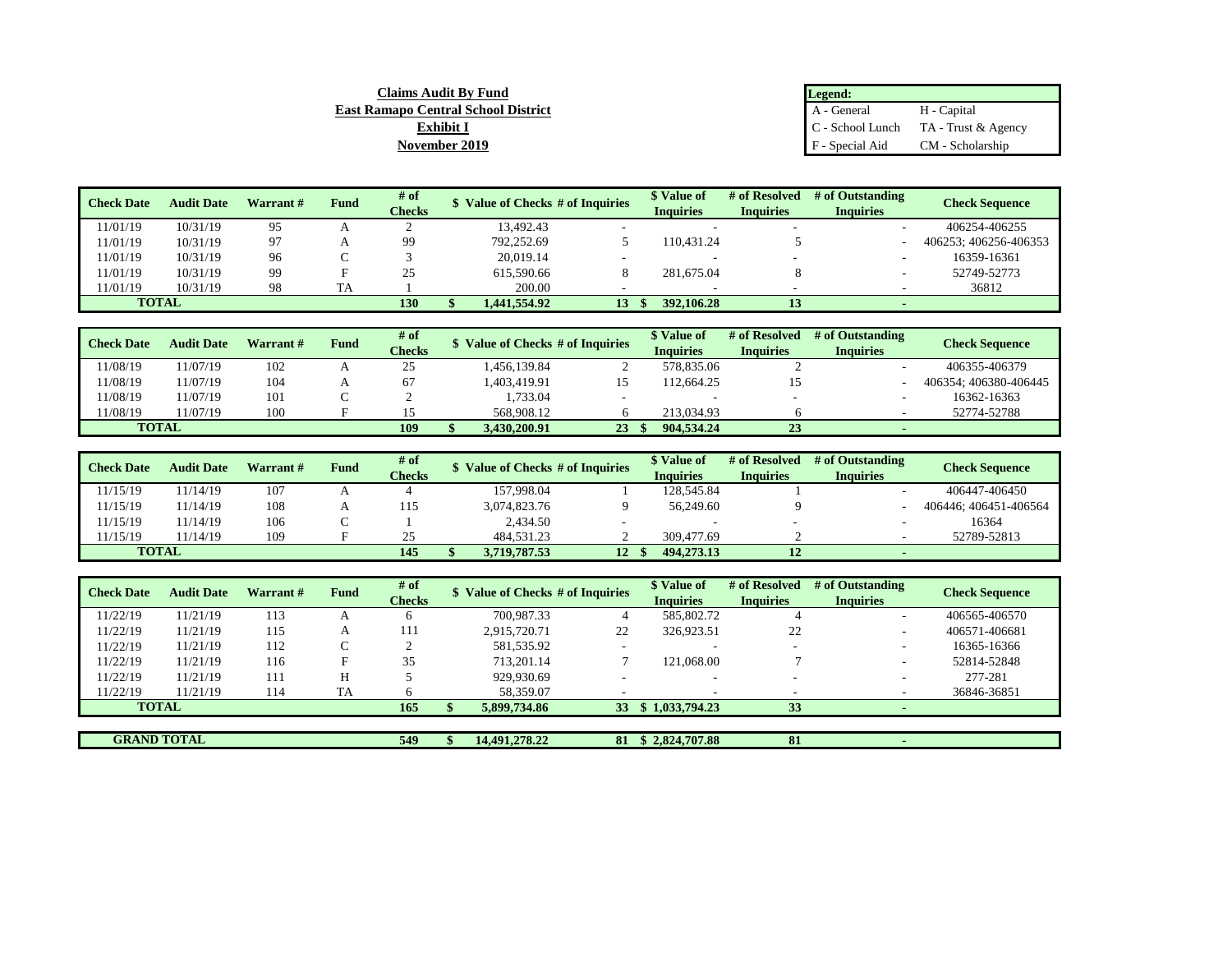| <b>Check Date</b> | <b>Pavroll Run</b><br><b>Date</b> | Warrant# | <b>Fund</b> | $#$ of<br><b>Checks</b> | Value of Checks # of Inquiries | \$ Value of<br>Inquiries | # of Resolved<br>Inquiries | # of Outstanding<br><b>Inquiries</b> | <b>Check Sequence</b> |
|-------------------|-----------------------------------|----------|-------------|-------------------------|--------------------------------|--------------------------|----------------------------|--------------------------------------|-----------------------|
| 1/08/19           | 1/08/19                           | 103      | TA          | 45                      | 2,207,587.90                   |                          |                            |                                      | 36813-36827: Wires    |
| 1/12/19           | 1/12/19                           | 105      | TA          |                         | 30.386.11                      |                          |                            |                                      | Wires                 |
| 1/22/19           | 1/22/19                           | ! 10     | <b>TA</b>   | 48                      | 2.231.805.25                   |                          |                            |                                      | 36828-36845: Wires    |
|                   | <b>TOTAL</b>                      |          |             | 99                      | 4.469.779.26                   |                          |                            |                                      |                       |

\*Payroll Warrants are included for informational purposes only and have not been reviewed.